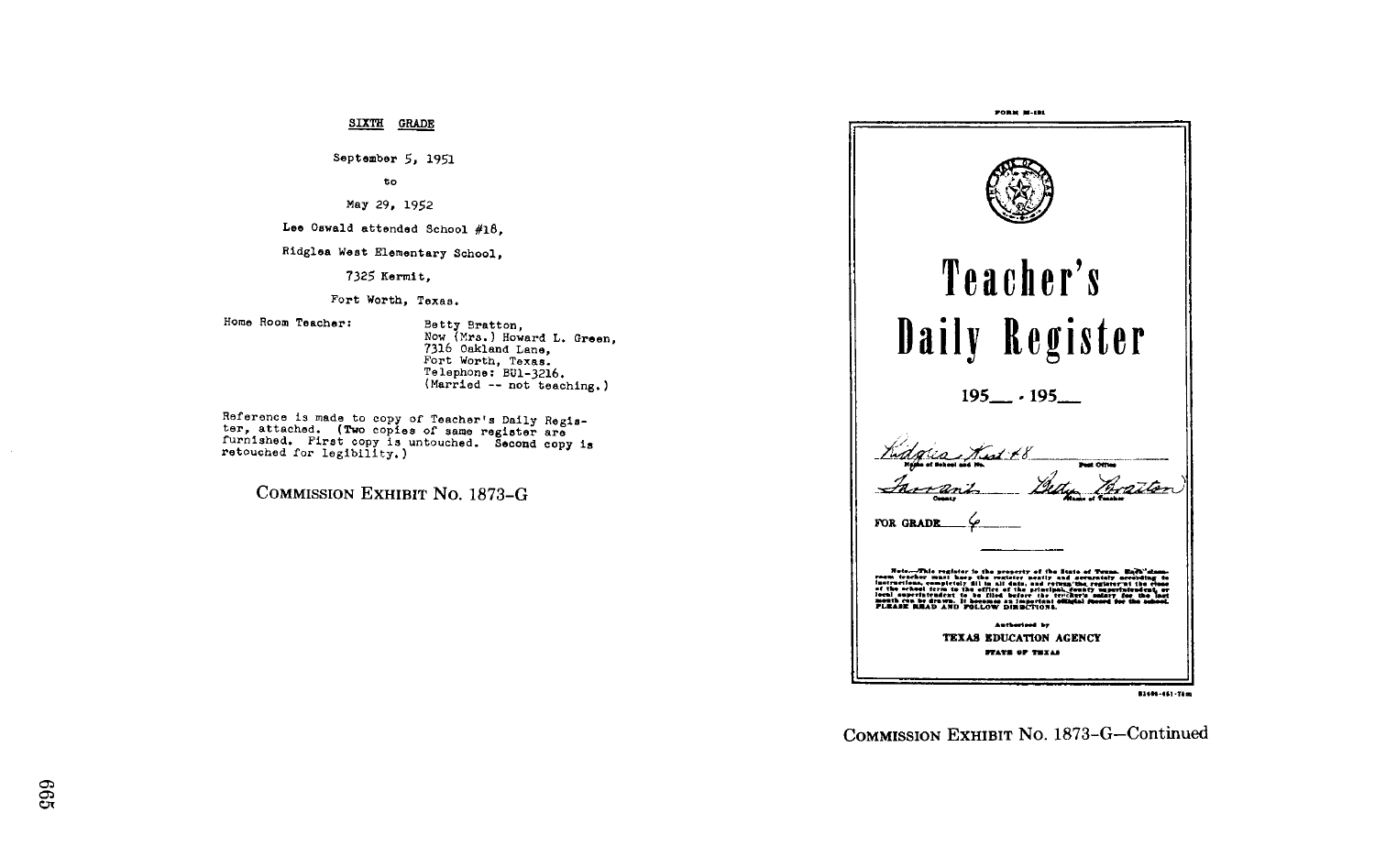| -------<br>The Sunday Street                                                                                                                                                                                                                                                                                                                                                                                                                                                                                         |                                                                                                                                                                                                                                                                                                                                          |                                                           |                                                      |               |                         |                                          |                                   |
|----------------------------------------------------------------------------------------------------------------------------------------------------------------------------------------------------------------------------------------------------------------------------------------------------------------------------------------------------------------------------------------------------------------------------------------------------------------------------------------------------------------------|------------------------------------------------------------------------------------------------------------------------------------------------------------------------------------------------------------------------------------------------------------------------------------------------------------------------------------------|-----------------------------------------------------------|------------------------------------------------------|---------------|-------------------------|------------------------------------------|-----------------------------------|
| деноот, таки                                                                                                                                                                                                                                                                                                                                                                                                                                                                                                         | RECORD OF ATTENDANCE                                                                                                                                                                                                                                                                                                                     |                                                           | ATTENDANCE ANALYSIS                                  |               | :ГОВ <del>О О</del> К   | WCR JUST SUBJECTS TAUGHTA                |                                   |
| Beginning 20 all 5<br>$13 - 2$                                                                                                                                                                                                                                                                                                                                                                                                                                                                                       | Wr''s E in square to show date pupil was admitted: W to denote date pupil  from or dropped; and R to show date pupil was re-odmitted.                                                                                                                                                                                                    |                                                           | Pupil Claraffication<br>R  Resident; I .- Inclinible |               |                         |                                          |                                   |
| $13.5 - 7$<br>$5$ and $22$ $\mu$                                                                                                                                                                                                                                                                                                                                                                                                                                                                                     | A for Alence; T for Tardy; blank space for Present and On Time.<br>. nam                                                                                                                                                                                                                                                                 |                                                           | T--Transler<br>$-$<br>-                              |               |                         |                                          |                                   |
|                                                                                                                                                                                                                                                                                                                                                                                                                                                                                                                      | let Weck<br>Ind West<br>Sed Week<br>4th Week                                                                                                                                                                                                                                                                                             |                                                           | $\mathbf{H}$<br>111<br>$\mathbf{r}$                  |               |                         |                                          |                                   |
| Roys                                                                                                                                                                                                                                                                                                                                                                                                                                                                                                                 | Ę                                                                                                                                                                                                                                                                                                                                        | Ĩ.<br>I A.                                                | <b>HANGI</b><br>$\mathbf T$                          |               |                         |                                          |                                   |
| Put (V) before names of                                                                                                                                                                                                                                                                                                                                                                                                                                                                                              | $ y $ $T$ $ W $ $T$ $ F $<br>$\begin{array}{c} \textbf{M} & \textbf{T} \end{array} \begin{array}{c} \textbf{W} & \textbf{T} \end{array} \begin{array}{c} \textbf{T} & \textbf{M} \end{array} \begin{array}{c} \textbf{T} & \textbf{W} & \textbf{T} \end{array} \begin{array}{c} \textbf{Y} & \textbf{Y} \end{array}$<br>$x$ T W T F<br>я | ۱R                                                        | $\mathbf{R}$<br>T.                                   |               |                         |                                          |                                   |
|                                                                                                                                                                                                                                                                                                                                                                                                                                                                                                                      |                                                                                                                                                                                                                                                                                                                                          | Ŀ<br>۱ä<br>١F                                             | Ab. Pr.<br>Pr.<br>Ab.<br>Ab.<br>222                  | l Pr          |                         |                                          |                                   |
| all posts transport                                                                                                                                                                                                                                                                                                                                                                                                                                                                                                  | ىلە<br>lla.                                                                                                                                                                                                                                                                                                                              | 50                                                        | $\cdot$                                              |               |                         |                                          |                                   |
| Mail<br>(First Transac)<br>[Last Name]                                                                                                                                                                                                                                                                                                                                                                                                                                                                               | $\mathbf{z}$                                                                                                                                                                                                                                                                                                                             | ەل د                                                      | $\pmb{\ast}$                                         |               |                         |                                          |                                   |
| Porn: Month Day LE Year It.                                                                                                                                                                                                                                                                                                                                                                                                                                                                                          |                                                                                                                                                                                                                                                                                                                                          | lsd <i>i</i> )                                            | $\bullet$                                            |               |                         | 4<br>Á                                   | A                                 |
| $^{\prime\prime}$<br>Age Sept. 1, 19.57 Years_                                                                                                                                                                                                                                                                                                                                                                                                                                                                       | $\ddot{\phantom{a}}$                                                                                                                                                                                                                                                                                                                     |                                                           | $\bullet$                                            |               |                         | 1                                        | л                                 |
| ц                                                                                                                                                                                                                                                                                                                                                                                                                                                                                                                    | sl                                                                                                                                                                                                                                                                                                                                       | D                                                         | $\bullet$                                            | €             |                         |                                          | a                                 |
| erade<br>Entered                                                                                                                                                                                                                                                                                                                                                                                                                                                                                                     | ≐⊫∙                                                                                                                                                                                                                                                                                                                                      |                                                           | $\bullet$                                            |               |                         |                                          |                                   |
| Promoted to.<br>grade                                                                                                                                                                                                                                                                                                                                                                                                                                                                                                | 7                                                                                                                                                                                                                                                                                                                                        | 团结性                                                       | $\overline{\phantom{a}}$                             |               |                         | A                                        |                                   |
| grade<br>Retained in                                                                                                                                                                                                                                                                                                                                                                                                                                                                                                 | -sl                                                                                                                                                                                                                                                                                                                                      |                                                           | T                                                    | a             |                         | W<br>4<br>h                              | Δ                                 |
| $\mathbb{Z}$<br>ناسيف بالمطا                                                                                                                                                                                                                                                                                                                                                                                                                                                                                         | - 11                                                                                                                                                                                                                                                                                                                                     |                                                           | $\bullet$                                            | ā<br>α<br>70, | a<br>$\mathbf{z}$<br>v. | 52)<br>YZ.                               |                                   |
| me of Parent or Guardian)                                                                                                                                                                                                                                                                                                                                                                                                                                                                                            | 16.PG                                                                                                                                                                                                                                                                                                                                    |                                                           | $\overline{10}$                                      |               |                         |                                          |                                   |
| Address go to 5 Painfight                                                                                                                                                                                                                                                                                                                                                                                                                                                                                            | No. $0$<br>(Include this year)<br>in this grade                                                                                                                                                                                                                                                                                          |                                                           | $\overline{7}$ ok.                                   |               |                         |                                          |                                   |
| Occupation: $f(x, A)$                                                                                                                                                                                                                                                                                                                                                                                                                                                                                                |                                                                                                                                                                                                                                                                                                                                          | IWas this pupil enrolled on<br>1st Monday in Feb of this  | $- -$<br>R<br>m                                      |               |                         |                                          |                                   |
| $P1$ and $P1$ and $P2$ and $P3$ and $P4$ and $P5$ and $P6$ and $P7$ and $P7$                                                                                                                                                                                                                                                                                                                                                                                                                                         | [Withdrawal due to (check one): D1, D2, D3, D4.<br>Eligible Bus Pupil (check one): Yes                                                                                                                                                                                                                                                   | year? Yet  No.,                                           | á<br>$AD$ $Pr$<br>Ab. Pr.<br>Ab Pr.                  |               |                         |                                          |                                   |
| -5-51<br>' 71                                                                                                                                                                                                                                                                                                                                                                                                                                                                                                        |                                                                                                                                                                                                                                                                                                                                          | 10055                                                     | $\equiv$<br>$\mathbf{1}$                             | $\lambda$     | e.                      | ۰,<br>71<br>↗                            |                                   |
| tair.<br>$\begin{array}{c}\n\hline\n\end{array}\n\qquad \qquad \begin{array}{c}\n\hline\n\end{array}\n\qquad \qquad \begin{array}{c}\n\hline\n\end{array}\n\qquad \qquad \begin{array}{c}\n\hline\n\end{array}\n\qquad \qquad \begin{array}{c}\n\hline\n\end{array}\n\qquad \qquad \begin{array}{c}\n\hline\n\end{array}\n\qquad \qquad \begin{array}{c}\n\hline\n\end{array}\n\qquad \qquad \begin{array}{c}\n\hline\n\end{array}\n\qquad \qquad \begin{array}{c}\n\hline\n\end{array}\n\qquad \qquad \begin{array$ | $\cdot$<br>a                                                                                                                                                                                                                                                                                                                             | الابوادار<br>- 1                                          | $\cdot$                                              | ω             | z                       | 7.                                       |                                   |
| (N (Last Name)<br>N Born: MontportDay 1 Year 2th                                                                                                                                                                                                                                                                                                                                                                                                                                                                     | -37                                                                                                                                                                                                                                                                                                                                      | ہ آباز د<br>أابدا                                         | $\bullet$                                            |               |                         | A<br>75                                  | ÷,                                |
|                                                                                                                                                                                                                                                                                                                                                                                                                                                                                                                      | $\sqrt{2}$                                                                                                                                                                                                                                                                                                                               |                                                           | $\overline{\phantom{a}}$                             |               |                         |                                          | Æ.                                |
| A Age Sept. 1, 1951 Years 11.<br>セ                                                                                                                                                                                                                                                                                                                                                                                                                                                                                   | تأتلأت                                                                                                                                                                                                                                                                                                                                   |                                                           | $\bullet$                                            | A,<br>a.      | ź<br>A,<br>உ            | Л<br>ω<br>Á                              | ł.                                |
| <b>SEntered</b><br>_ grado                                                                                                                                                                                                                                                                                                                                                                                                                                                                                           | ۰l                                                                                                                                                                                                                                                                                                                                       |                                                           |                                                      | 7,            | ā<br>Ÿ.                 | $\overline{a}$                           |                                   |
| grade<br>$\chi^{\text{Promoted to}}$                                                                                                                                                                                                                                                                                                                                                                                                                                                                                 | $\overline{\mathbf{z}}$                                                                                                                                                                                                                                                                                                                  |                                                           | $\overline{\mathbf{r}}$                              |               |                         |                                          |                                   |
| Retained in<br>grade                                                                                                                                                                                                                                                                                                                                                                                                                                                                                                 | ы<br>÷                                                                                                                                                                                                                                                                                                                                   |                                                           | $\bullet$                                            | ダ<br>ß.       | セ<br>a<br>a             | ú.<br>4                                  | 罗                                 |
| カノラ<br>$\mathcal{L}$ . The set of $\mathcal{L}$                                                                                                                                                                                                                                                                                                                                                                                                                                                                      | - 11                                                                                                                                                                                                                                                                                                                                     |                                                           | ٠                                                    | á<br>Yh.      | Ď,                      | A.                                       |                                   |
| (Name of Parent or Guardian)                                                                                                                                                                                                                                                                                                                                                                                                                                                                                         | 10                                                                                                                                                                                                                                                                                                                                       |                                                           | 10 <sup>2</sup>                                      |               |                         |                                          |                                   |
| Address: $1401$<br>سره .                                                                                                                                                                                                                                                                                                                                                                                                                                                                                             | (Include this year)<br>No. of yrs. In this grade.                                                                                                                                                                                                                                                                                        | Bus Route Run No.                                         | Tot.                                                 |               |                         |                                          |                                   |
| -2<br>Occupation:                                                                                                                                                                                                                                                                                                                                                                                                                                                                                                    | No. yrs. in school previous to this yr. ;<br>(Withdrawal due to (check one): D1, D2, D3, D4.                                                                                                                                                                                                                                             | IWas this pupil enrolled on<br>1st Monday in Feb. of this | <u>.</u><br>$\mathbf{R}$<br>т                        |               |                         |                                          |                                   |
| Trupil (Check one);<br>C1, C2, C3, C4, C5, C4, C7, C3                                                                                                                                                                                                                                                                                                                                                                                                                                                                | and Ym<br>Elishie Bus, Pupil (check one); Yes,<br>x.                                                                                                                                                                                                                                                                                     | No                                                        | ÷<br>ŀ۰,<br>v.<br>P.<br>بطليد                        |               |                         |                                          |                                   |
| ۍ -<br>7-2                                                                                                                                                                                                                                                                                                                                                                                                                                                                                                           | ıω                                                                                                                                                                                                                                                                                                                                       | 2 I 2 A                                                   | $\mathbf{1}$                                         | ⊽             | Ţ.                      | ×                                        |                                   |
| (First Names)<br>(Last Name)                                                                                                                                                                                                                                                                                                                                                                                                                                                                                         | ٠                                                                                                                                                                                                                                                                                                                                        | l.                                                        | $\bullet$                                            | у.<br>ì.      |                         | а<br>ez.                                 | Ķ                                 |
| Born: Month Lee Day A.A. Year Tee:                                                                                                                                                                                                                                                                                                                                                                                                                                                                                   | т<br>л                                                                                                                                                                                                                                                                                                                                   | 4 2 1 0<br>5 S                                            | $\bullet$                                            | ч.            | Α                       | ۰,<br>۰z.<br>⊁                           | 4                                 |
|                                                                                                                                                                                                                                                                                                                                                                                                                                                                                                                      | $\blacktriangleleft$                                                                                                                                                                                                                                                                                                                     |                                                           | $\blacklozenge$                                      |               |                         |                                          | $\mathcal{L}^{\mathcal{L}}$<br>78 |
| Age Sept. 1, 193./ Years //<br>÷۹                                                                                                                                                                                                                                                                                                                                                                                                                                                                                    | اۃ<br>د، ا                                                                                                                                                                                                                                                                                                                               |                                                           | ۰                                                    |               |                         |                                          |                                   |
| . strade<br>Entered.                                                                                                                                                                                                                                                                                                                                                                                                                                                                                                 | ۰ı                                                                                                                                                                                                                                                                                                                                       | Ō                                                         | $\bullet$                                            | y,<br>a       | ↗<br>n                  | ā<br>a<br>$\mathcal{A}$<br>h             | ý.                                |
| grade<br>Promoted to.                                                                                                                                                                                                                                                                                                                                                                                                                                                                                                | 71                                                                                                                                                                                                                                                                                                                                       | D                                                         | T                                                    | 4             | 75                      | 52<br>π<br>4<br>A                        | v                                 |
| π,<br>Retained in<br>grade                                                                                                                                                                                                                                                                                                                                                                                                                                                                                           | -a i                                                                                                                                                                                                                                                                                                                                     |                                                           | $\bullet$                                            | É<br>a        | ž<br>0                  | Y<br>ξ<br>ú<br>۴<br>$\ddot{\phantom{0}}$ | ⊠<br>Q                            |
| manuste                                                                                                                                                                                                                                                                                                                                                                                                                                                                                                              | -s il                                                                                                                                                                                                                                                                                                                                    |                                                           | ٠                                                    |               | C<br>$\sim$             | ʻ₩                                       | а                                 |
| (Name of Parent or Guardian)                                                                                                                                                                                                                                                                                                                                                                                                                                                                                         | 10 <sup>1</sup>                                                                                                                                                                                                                                                                                                                          |                                                           | 10 <sub>o</sub>                                      |               |                         |                                          |                                   |
| $Adron:$ $2+00$ $2-20$                                                                                                                                                                                                                                                                                                                                                                                                                                                                                               | U<br>(Include this year)<br>No. of yes, in this grade                                                                                                                                                                                                                                                                                    | Bus Route __ Run No                                       | Tot.                                                 |               |                         |                                          |                                   |
|                                                                                                                                                                                                                                                                                                                                                                                                                                                                                                                      | No. yrs. In school previous to this yr. ;<br>(Withdrawal due to (check one): D1, D3, D3, D4,                                                                                                                                                                                                                                             | IWas this pupil entoiled on<br>1st Monday in Feb. of this |                                                      |               |                         |                                          |                                   |
| Crares of Pupil (Check one) :<br>[11] E1, C1, C2, C3, C4, C5, C4, C7, C3                                                                                                                                                                                                                                                                                                                                                                                                                                             | year? Yes<br>Elizible Bur Papil (check one): Yes<br>. No.                                                                                                                                                                                                                                                                                |                                                           |                                                      |               |                         |                                          |                                   |
|                                                                                                                                                                                                                                                                                                                                                                                                                                                                                                                      | *Cude cach pupil as soon as he is placed on your roll. See explanation of Terms.                                                                                                                                                                                                                                                         |                                                           |                                                      |               |                         |                                          |                                   |
|                                                                                                                                                                                                                                                                                                                                                                                                                                                                                                                      | fields each pupil upon withdrawal. A pupil is absent until the teacher knows of his permanent withdrawal.<br>Distegatd heavy black intra unless your school reports on the six-weeks basia.                                                                                                                                              |                                                           |                                                      |               |                         |                                          |                                   |
|                                                                                                                                                                                                                                                                                                                                                                                                                                                                                                                      | I"This year" means this school year. You cannot answer this question until next February.                                                                                                                                                                                                                                                |                                                           |                                                      |               |                         |                                          |                                   |
|                                                                                                                                                                                                                                                                                                                                                                                                                                                                                                                      |                                                                                                                                                                                                                                                                                                                                          |                                                           |                                                      |               |                         |                                          |                                   |

 $\sim$